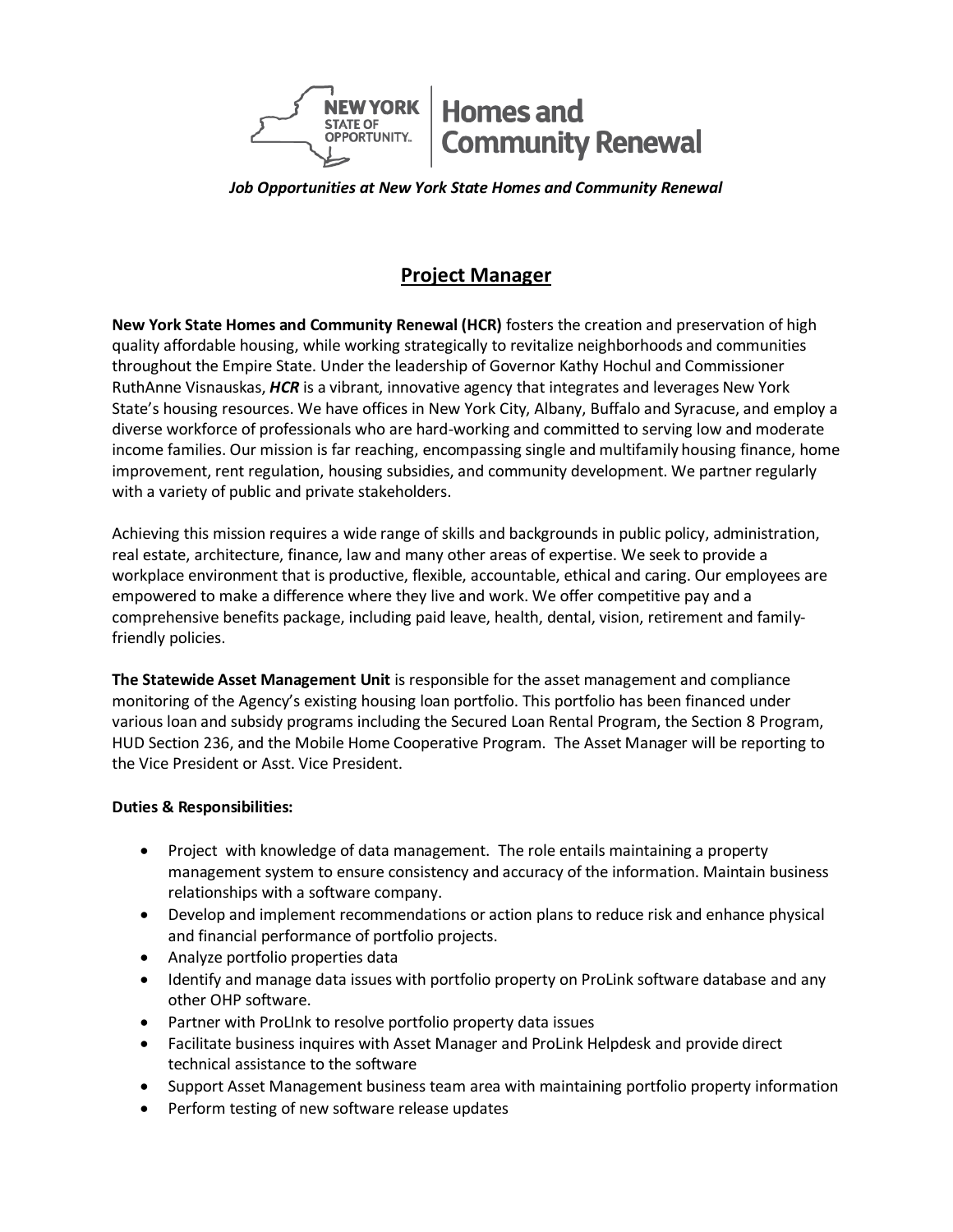

# *Job Opportunities at New York State Homes and Community Renewal*

- Develop requirements for business request for the system
- Ensure ProLink documentation shared with business team
- Perform financial monitoring of loans including the analysis of annual financial statements and property income and expense reports in order to identify potential risks that could affect the income stream and the viability of the project to meet required debt service obligations.
- Implement and enforce the Agency's regulatory requirements regarding financial reporting, property use restrictions, lease analysis and the low income unit set aside requirements.
- Interact on a daily basis with borrowers and property managers regarding the operation and management of the property; perform periodic site inspections and management evaluations as required by the loan documents and Agency policy.
- Coordinate property data and perform research regarding historical and current financial trends, operating expenses, market data, income and expense comparable', and related information.
- Interact with outside professionals, other HFAs, experts in the field, etc. in obtaining information and materials to enhance Agency-financed loans, to determine industry standards, and to help broaden Agency knowledge of portfolio-related matters.
- Review, analyze and integrate housing bond and mortgage documents.
- Produce relevant data and reports necessary to assist in determining intervention plans for under-performing loans.
- Develop recommendations to enhance the long term financial and physical health of projects assigned in the HCR SAMU portfolio..
- Conduct meetings/and or project inspections/audits with borrowers, managing agents, other agencies, institutions or professionals on Agency business relating to portfolio projects.
- Represent the Agency at conferences, seminars, meetings, etc. on portfolio-related matters.
- Resolve difficult issues on portfolio projects through due diligence, enhanced business relationships, closer oversight, technical skills and experience in the recognition and resolution of problems, particularly on priority portfolio projects.
- Develop and implement turn-around strategies for seriously troubled loans.

### **Qualifications:**

- Requires minimum of 5 years experience in work in SQL server development and administration and/or real estate finance, property management of affordable housing.
- Knowledge of software development lifecycle and database management
- Knowledge of SQL database
- Affinity toward technology.
- Critical Thinking
- Bachelor's or Master's degree in Computer science, management information systems, software engineering, web development, information technology, real estate and excellent analytical, organizational, problem-solving, computer & communication (oral & written) skills are essential.
- Working knowledge of tax exempt bond financing, government housing programs (Housing Tax Credit, Project Based Section 8, etc.) & multifamily mortgage loan workouts is desirable.